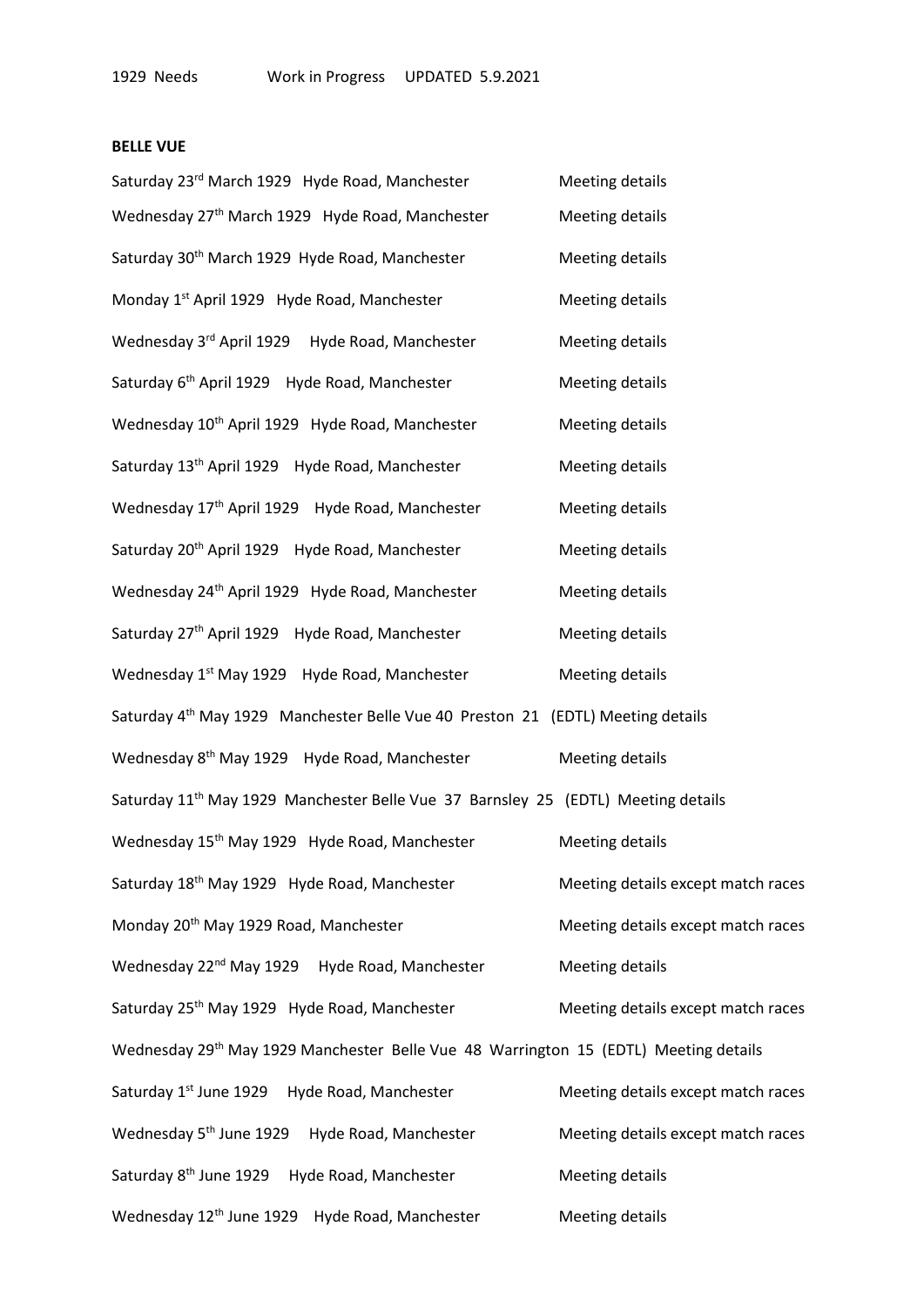Saturday 15<sup>th</sup> June 1929 Hyde Road, Manchester Meeting details except match races Wednesday 19<sup>th</sup> June 1929 Hyde Road, Manchester Meeting details except match races Saturday 22<sup>nd</sup> June 1929 Hyde Road, Manchester Meeting details except match races Wednesday 26<sup>th</sup> June 1929 Hyde Road, Manchester Meeting details except match races Saturday 29<sup>th</sup> June 1929 Hyde Road, Manchester Meeting details Wednesday 3<sup>rd</sup> July 1929 Hyde Road, Manchester Belle Vue 43 Salford 20 (EDTL) Meeting details Wednesday 10<sup>th</sup> July 1929 Hyde Road, Manchester Meeting details Saturday 13<sup>th</sup> July 1929 Hyde Road, Manchester Meeting details except match races Wednesday 17<sup>th</sup> July 1929 Hyde Road, Manchester Meeting details except match races Saturday 20<sup>th</sup> July 1929 Hyde Road, Manchester Meeting details except match races Wednesday 24<sup>th</sup> July 1929 Hyde Road, Manchester Meeting details except match races Saturday 27<sup>th</sup> July 1929 Hyde Road, Manchester Meeting details except match races Wednesday 31<sup>st</sup> July 1929 Hyde Road, Manchester Meeting details except match races Saturday 3<sup>rd</sup> August 1929 Hyde Road, Manchester Meeting details Monday 5<sup>th</sup> August 1929 Belle Vue, Manchester Meeting details except match races Wednesday 7th<sup>th</sup> August 1929 Hyde Road, Manchester Meeting details except match races Saturday 10<sup>th</sup> August 1929 Hyde Road, Manchester Need 4 place & lower finishers Wednesday 14<sup>th</sup> August 1929 Hyde Road, Manchester Need 4 place & lower finishers Saturday 17<sup>th</sup> August 1929 Hyde Road, Manchester Meeting details except match races Wednesday 21<sup>st</sup> August 1929 Hyde Road, Manchester Meeting details Saturday 24<sup>th</sup> August 1929 Hyde Road, Manchester Meeting details Wednesday 28<sup>th</sup> August 1929 Hyde Road, Manchester Meeting details Saturday 31<sup>st</sup> August 1929 Hyde Road, Manchester Meeting details except match races Wednesday 4<sup>th</sup> September 1929 Hyde Road, Manchester Meeting details Saturday 7<sup>th</sup> September 1929 Hyde Road, Manchester Meeting details except match races Wednesday 11<sup>th</sup> September 1929 Hyde Road, Manchester Meeting details except match races Saturday 14<sup>th</sup> September 1929 Hyde Road, Manchester Meeting details Wednesday 18<sup>th</sup> September 1929 Hyde Road, Manchester Meeting details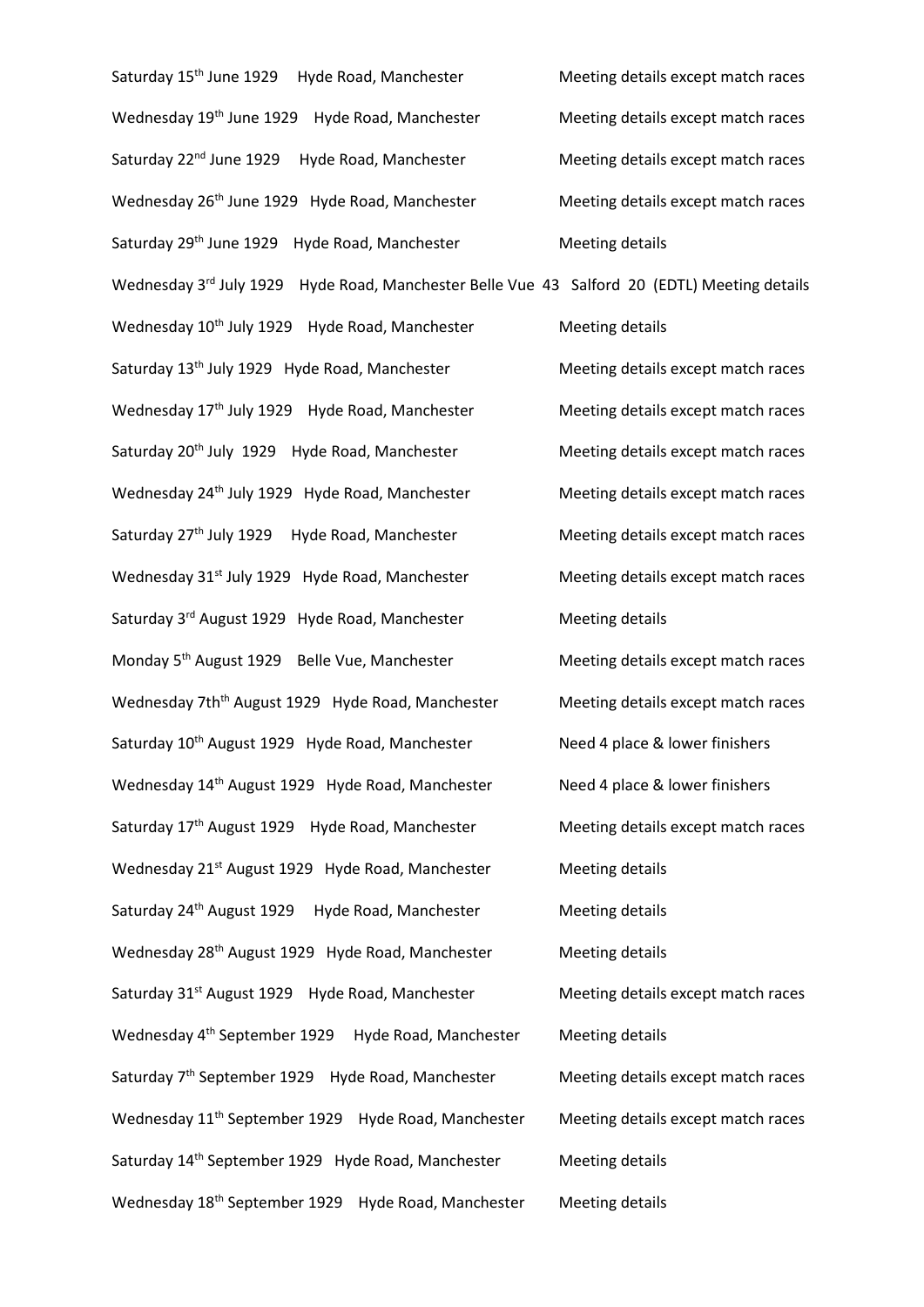| Saturday 21 <sup>st</sup> September 1929 Hyde Road, Manchester                                         | Meeting details except match races |  |  |
|--------------------------------------------------------------------------------------------------------|------------------------------------|--|--|
| Monday 23rd September 1929 Hyde Road, Manchester                                                       | Meeting details                    |  |  |
| Wednesday 25 <sup>th</sup> September 1929 Hyde Road, Manchester                                        | Meeting details                    |  |  |
| Saturday 28 <sup>th</sup> September 1929 Hyde Road, Manchester<br>North 26 South 16 (Challenge)        | Meeting details except match races |  |  |
| Wednesday 2 <sup>nd</sup> October 1929 Hyde Road, Manchester                                           | <b>Meeting details</b>             |  |  |
| Saturday 5 <sup>th</sup> October 1929 Hyde Road, Manchester                                            | Meeting details except match races |  |  |
| Wednesday 9 <sup>th</sup> October 1929 Hyde Road, Manchester<br>Belle Vue 32 White City 10 (Challenge) | Meeting details                    |  |  |
| Saturday 12 <sup>th</sup> October 1929 Hyde Road, Manchester                                           | Meeting details                    |  |  |
| Wednesday 16 <sup>th</sup> October 1929 Hyde Road, Manchester                                          | <b>Meeting details</b>             |  |  |
| Saturday 19th October 1929 Hyde Road, Manchester                                                       | Meeting details except match races |  |  |
| Saturday 26th October 1929 Hyde Road, Manchester                                                       | Meeting details                    |  |  |
| <b>CRYSTAL PALACE</b>                                                                                  |                                    |  |  |
| Saturday 30 March 1929 Crystal Palace, London                                                          | Meeting details                    |  |  |
| Saturday 6 April 1929 Crystal Palace, London                                                           | <b>Meeting details</b>             |  |  |

Saturday 13 April 1929 Crystal Palace, London Meeting details Saturday 20 April 1929 Crystal Palace, London H'cap T Ht4 + 3 & 4 Belt Ht3 & SF2 Saturday 27 April 1929 Crystal Palace, London Meeting details Saturday 4 May 1929 London Crystal Palace 23 Wimbledon 19 (SL) 4th men +Second half Saturday 11 May 1929 Crystal Palace, London Meeting details Saturday 18 May 1929 London Crystal Palace 27 Hall Green Birmingham 14 (SL) 4th men + second half Saturday 25 May 1929 Crystal Palace, London Meeting details Saturday 1 June 1929 London Crystal Palace 19 Southampton 23 (SL) 4th men + Second half Saturday 8 June 1929 Crystal Palace, London Meeting details except match race details Saturday 15 June 1929 Crystal Palace, London Meeting details Saturday 22 June 1929 Crystal Palace, London Meeting details Saturday 29 June 1929 London Crystal Palace 28 West Ham 35 (SL) 4th men + Second half Saturday 6 July 1929 Crystal Palace, London Meeting details

Saturday 13 July 1929 Crystal Palace 42 Wembley 21 (SL) Team reserves 4th men + which Hiatt in which second half races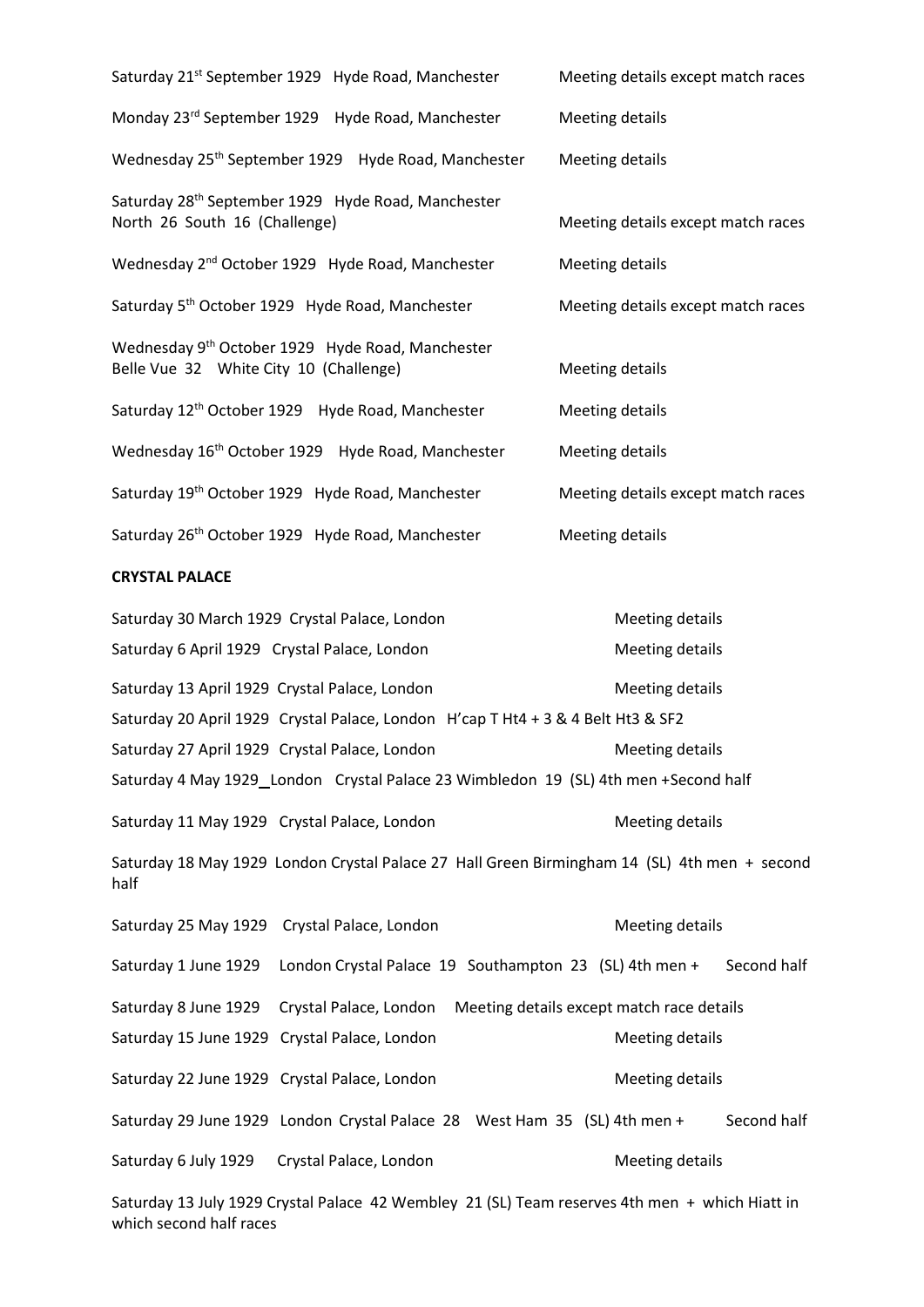Saturday 20 July 1929 Crystal Palace, London Meeting details Saturday 3 August 1929 Crystal Palace, London Meeting details Monday 5 August 1929 Crystal Palace, London Meeting details Saturday 10 August 1929 Crystal Palace 34 Lea Bridge 29 (SL) 4th men + second half Saturday 17 August 1929 Crystal Palace, London Meeting details Saturday 31 August 1929 London Crystal Palace 39 Harringay 23 (SL) 4<sup>th</sup> men & Times + 5 man H'cap ht2 Saturday 7 September 1929 Crystal Palace, London Details of Scratch + Handicap events Saturday 14 September 1929 Crystal Palace, London Meeting details Saturday 21 September 1929 Crystal Palace 29 Stamford Bridge 34 (SL) 4th men + second half Saturday 5 October 1929 Crystal Palace, London Meeting details Saturday 12 October 1929 Crystal Palace, London Meeting details **HARRINGAY** Saturday 30 March 1929 Harringay, London Meeting details Saturday 6 April 1929 Harringay, London Meeting details Saturday 13 April 1929 Harringay, London Meeting details Saturday 20 April 1929 London Harringay 24 Hall Green Birmingham 39 (Ch) Match times + second half Saturday 27 April 1929 Harringay, London Meeting details Saturday 4 May 1929 London Harringay 27 Lea Bridge 15 (SL) Match times + second half Saturday 11 May 1929 Harringay, London Match Race Times + Also Ran details H'cap Saturday 18<sup>th</sup> May 1929 Harringay, London Meeting details Saturday 25 May 1929 London Harringay 18 The Rest 9 (Ch) Meeting details Saturday 1 June 1929 London Harringay 15 Hall Green Birmingham 27 (SL) 4<sup>th</sup> men Match & times + second half (except match races) Saturday 8 June 1929 Harringay, London Meeting details Saturday 15 June 1929 Harringay, London Meeting details except match races Saturday 22 June 1929 London Harringay 27 Stamford Bridge 36 (SL) 4<sup>th</sup> men Match + second half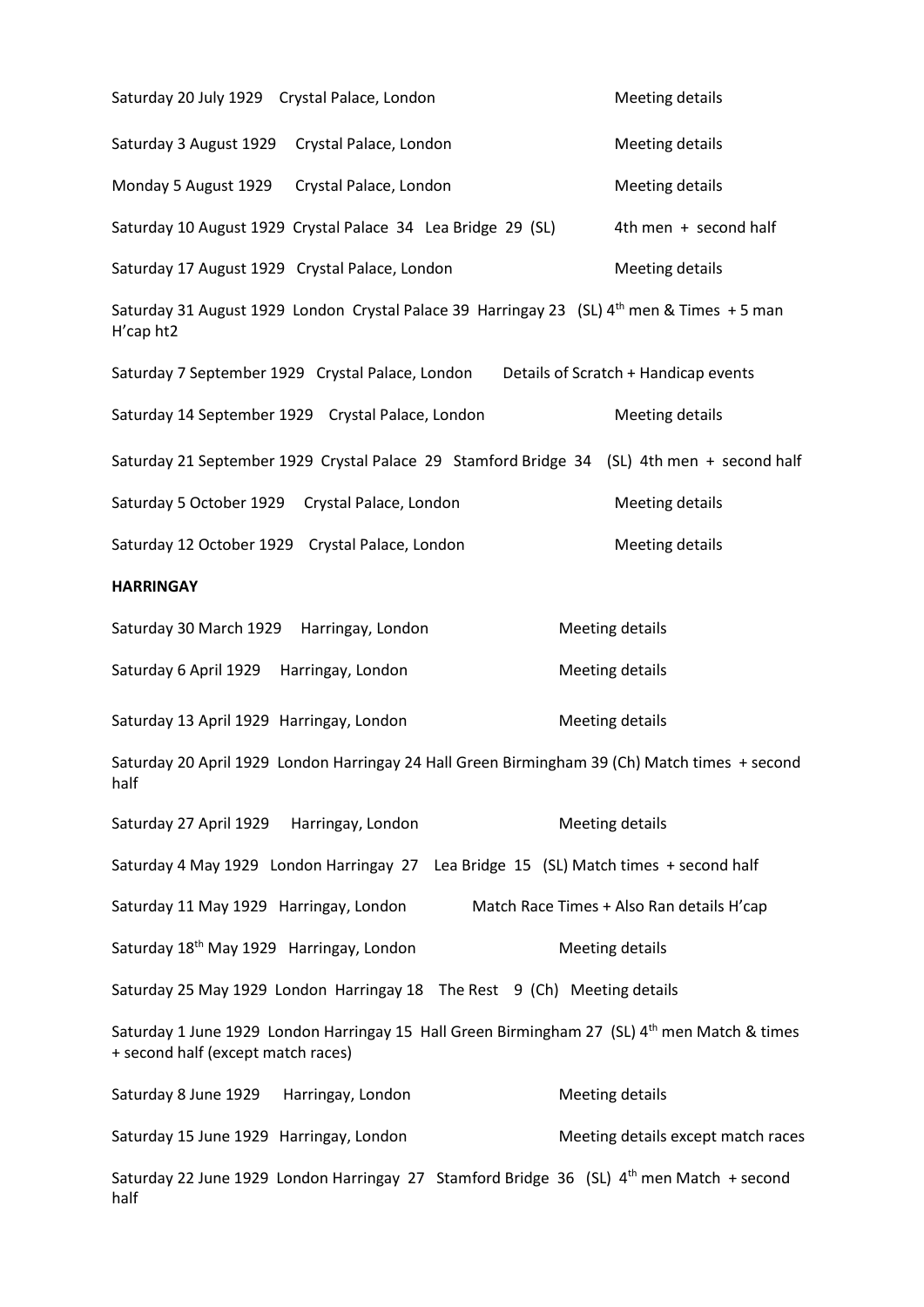Saturday 26<sup>th</sup> June 1929 London Harringay 25 Perry Barr Birmingham 35 (SL) 4<sup>th</sup>men Match + second half

| Saturday 6 July 1929 Harringay, London                                                                                                                           | <b>Meeting details</b>                   |
|------------------------------------------------------------------------------------------------------------------------------------------------------------------|------------------------------------------|
| Saturday 13 July 1929 London Harringay 30 West Ham 33 (SL) 4 <sup>th</sup> men Match + second half                                                               |                                          |
| Saturday 20 July 1929 Harringay, London                                                                                                                          | <b>Meeting details</b>                   |
| Saturday 27 July 1929 Harringay, London                                                                                                                          | <b>Meeting details</b>                   |
| Saturday 3 August 1929 London Harringay 37 Crystal Palace 25 (SL) 4 <sup>th</sup> men Match + second half (exc<br>Star Champs)                                   |                                          |
| Saturday 10 August 1929 Harringay, London                                                                                                                        | Meeting details excpt Star Champs        |
| Saturday 17 August 1929 London Harringay 28 Coventry 35 (SL) Second half                                                                                         |                                          |
| Saturday 24 August 1929 Harringay, London                                                                                                                        | <b>Meeting details</b>                   |
| Saturday 31 August 1929 London Harringay 42 Wimbledon 21 (SL) 4 <sup>th</sup> men Match + second half exc<br>Star C                                              |                                          |
| Saturday 7 September 1929 Harringay, London<br>Saturday 14 September 1929 London Harringay 37 Southampton 26 (SL) 4th men Match + second half<br>exc Match Races | <b>Meeting details</b>                   |
| Saturday 21 September 1929 London Harringay 29 White City, London 34 (SL) $4^{\text{th}}$ men Match +<br>second half exc Star Champs                             |                                          |
| Saturday 28 September 1929, London Harringay 24 Wembley 38 (SL) 4 <sup>th</sup> men Match + second half exc<br><b>Match Races</b>                                |                                          |
| Saturday 5 October 1929 Harringay, London                                                                                                                        | Meeting details except match races       |
| Saturday 12 October 1929 Harringay, London                                                                                                                       | Meeting details except Big 6 match races |
| Saturday 19 October 1929 Harringay, London                                                                                                                       | Meeting details except Big 6 match races |
| Saturday 26 October 1929 Harringay, London                                                                                                                       | Meeting details except Big 6 match races |
| <b>HUDDERSFIELD</b>                                                                                                                                              |                                          |
| Saturday 6 April 1929 QUARMBY STADIUM, Huddersfield                                                                                                              | <b>Meeting details</b>                   |
| <b>LEA BRIDGE</b>                                                                                                                                                |                                          |
| Saturday 30 March 1929 Lea Bridge, London                                                                                                                        | <b>Meeting details</b>                   |
| Easter Mo 1.4.29 Lea Bridge London                                                                                                                               | <b>Meeting details</b>                   |
| Wednesday 3 April 1929 Lea Bridge, London                                                                                                                        | <b>Meeting details</b>                   |
| Saturday 6 April 1929 Lea Bridge, London                                                                                                                         | <b>Meeting details</b>                   |

Wednesday 10 April 1929 Lea Bridge, London Meeting details Friday 12 April 1929 Lea Bridge, London Meeting details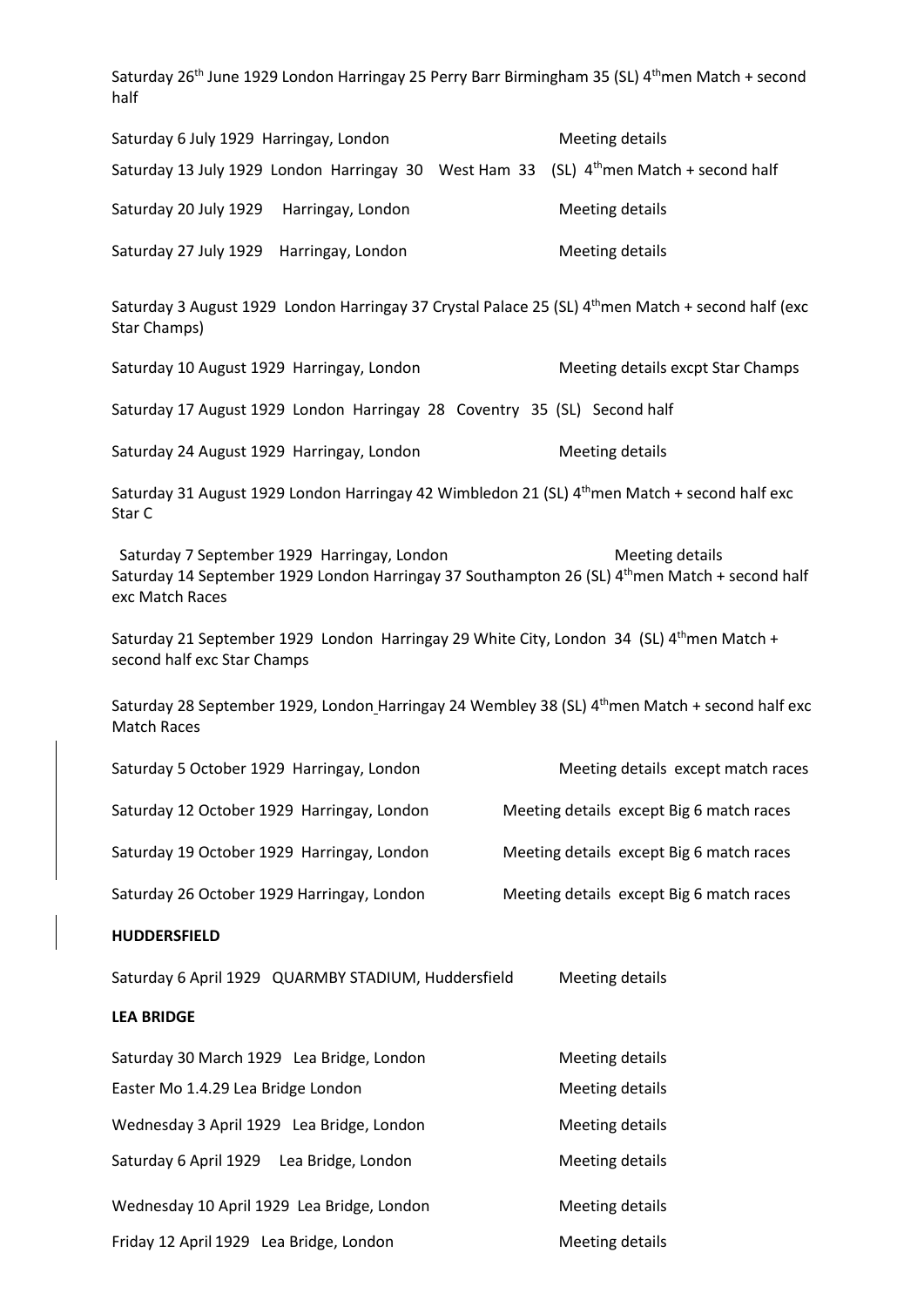Wednesday 17 April 1929 Lea Bridge, London Meeting details Saturday 20 April 1929 Lea Bridge, London Meeting details Wednesday 24 April 1929 Lea Bridge, London Meeting details Saturday 27 April 1929 Lea Bridge, London Meeting details Wednesday 1 May 1929 Lea Bridge, London Meeting details Saturday 4 May 1929 Lea Bridge, London Meeting details Wednesday 8 May 1929 Lea Bridge, London Meeting details Saturday 11 May 1929 Lea Bridge, London Meeting details Wednesday 15 May 1929 London Lea Bridge26 Southampton 16 (SL) Meeting details Saturday 18 May 1929 Lea Bridge, London Meeting details Wednesday 22 May 1929 Lea Bridge, London Meeting details Saturday 25 May 1929 Lea Bridge, London Meeting details Wednesday 29 May 1929 London, Lea Bridge 14 Stamford Bridge 28 (SL) Meeting details Wednesday 5 June 1929 Lea Bridge, London Meeting details Saturday 8 June 1929 Lea Bridge, London Meeting details Wednesday 12 June 1929 London ^ Date needs checked some recorded as 26.6.1929 Lea Bridge 44 White City London 19 (SL) 4<sup>th</sup> men match + second halfs Friday 14 June 1929 Lea Bridge, London Meeting details Saturday 15 June 1929 Lea Bridge, London Meeting details Wednesday 19 June 1929 London Lea Bridge 36 Perry Barr Birmingham 26 (SL) Meeting details Saturday 22 June 1929 Lea Bridge, London Meeting details Wednesday 26 June 1929 London Lea Bridge 44 White City 19 (SL) 4<sup>th</sup> men + second half Saturday 29 June 1929 Lea Bridge, London Meeting details except Match Race Wednesday 3 July 1929 Lea Bridge, London Meeting details Saturday 6 July 1929 Lea Bridge, London 3 & 4 in all races except Star Champs Wednesday 10 July 1929 London Lea Bridge 30 Wimbledon 33 (SL) 4<sup>th</sup> men + second half Saturday 13 July 1929 Lea Bridge, London Meeting details Wednesday 17 July 1929 Lea Bridge, London Meeting details Saturday 20 July 1929 Lea Bridge, London Meeting details Wednesday 24 July 1929 Lea Bridge, London Meeting details Saturday 27 July 1929 Lea Bridge, London Meeting details except Star Champs Wednesday 31 July 1929 London Lea Bridge 30 Wembley 33 (SL) 4<sup>th</sup> men + second half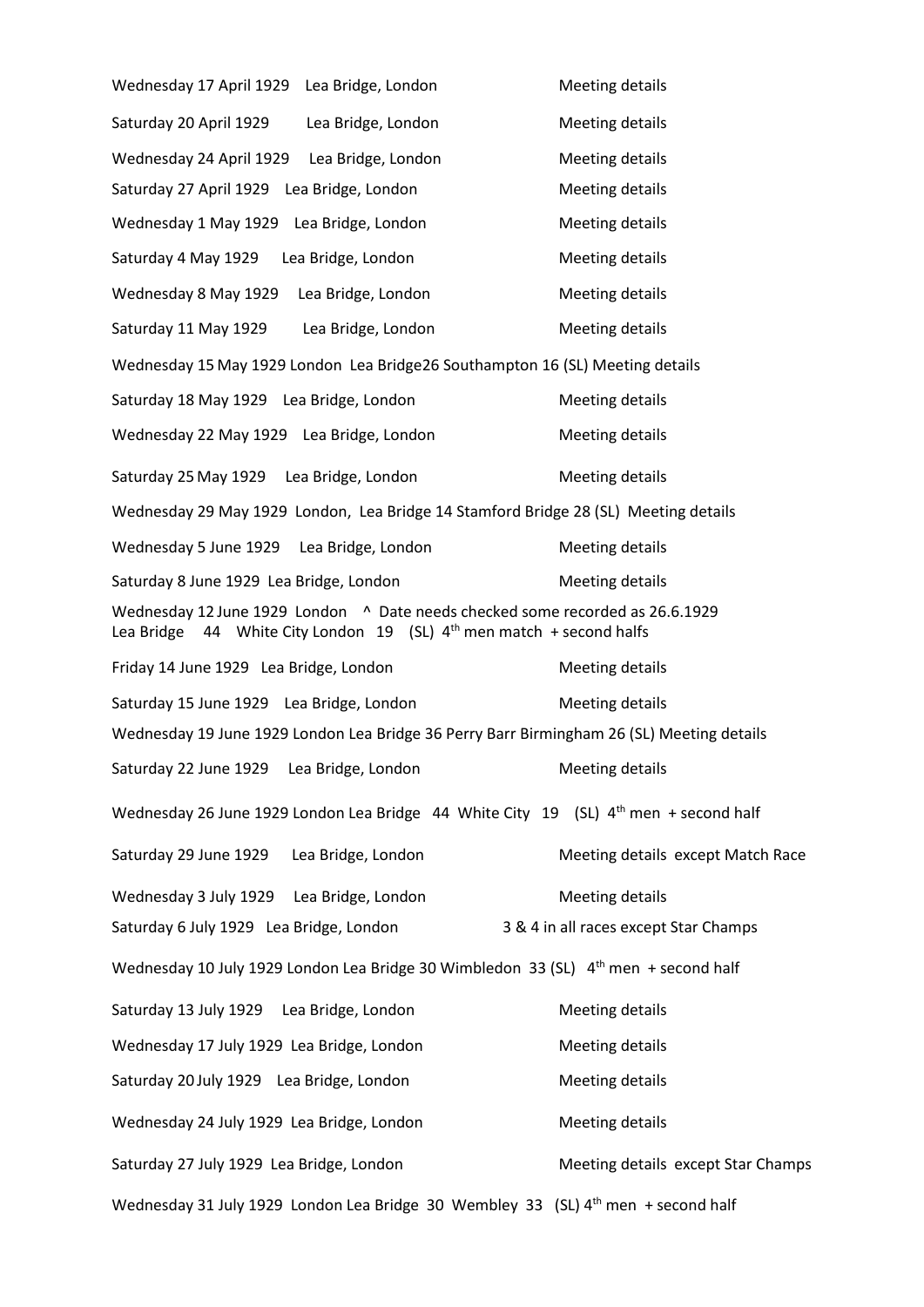Saturday 3 August 1929 Lea Bridge, London Meeting details except match races

Wednesday 7 August 1929 London Lea Bridge 31 Crystal Palace 32 (SL) 4<sup>th</sup> men + second half except match races

| Saturday 10 August 1929 Lea Bridge, London     |                                                                                 |                                    | Meeting details                                                                                            |  |  |
|------------------------------------------------|---------------------------------------------------------------------------------|------------------------------------|------------------------------------------------------------------------------------------------------------|--|--|
| Saturday 17 August 1929 Lea Bridge, London     |                                                                                 |                                    | Meeting details                                                                                            |  |  |
| Saturday 24 August 1929 Lea Bridge, London     |                                                                                 | <b>Meeting details</b>             |                                                                                                            |  |  |
|                                                | Wednesday 28 August 1929 London Lea Bridge 42 Harringay 20 (SL) Meeting details |                                    |                                                                                                            |  |  |
| Saturday 31 August 1929 Lea Bridge, London     |                                                                                 |                                    | Meeting details except match races                                                                         |  |  |
| Wednesday 4 September 1929 Lea Bridge, London  |                                                                                 |                                    | Meeting details except match races                                                                         |  |  |
| Saturday 7 September 1929 Lea Bridge, London   |                                                                                 |                                    | Meeting details except match races                                                                         |  |  |
| Wednesday 11 September 1929 Lea Bridge, London |                                                                                 |                                    | <b>Meeting details</b>                                                                                     |  |  |
| Thursday 12 September 1929 Lea Bridge, London  |                                                                                 |                                    | Meeting details except match                                                                               |  |  |
| Saturday 14 September 1929 Lea Bridge, London  |                                                                                 |                                    | <b>Meeting details</b>                                                                                     |  |  |
| Wednesday 18 September 1929 Lea Bridge, London |                                                                                 |                                    | Meeting details except match                                                                               |  |  |
| Saturday 21 September 1929 Lea Bridge, London  |                                                                                 |                                    | Meeting details except match                                                                               |  |  |
| match races                                    |                                                                                 |                                    | Wednesday 25 September 1929 London Lea Bridge 29 Coventry 33 (SL) 4 <sup>th</sup> men + second half except |  |  |
| Saturday 28 September 1929 Lea Bridge, London  |                                                                                 |                                    | Meeting details except match races                                                                         |  |  |
| Wednesday 2 October 1929 Lea Bridge, London    |                                                                                 |                                    | Meeting details except match races                                                                         |  |  |
| Saturday 5 October 1929 Lea Bridge, London     |                                                                                 | <b>Meeting details</b>             |                                                                                                            |  |  |
| Wednesday 9 October 1929 Lea Bridge, London    |                                                                                 |                                    | Meeting details except match races                                                                         |  |  |
|                                                | Saturday 12 October 1929 Lea Bridge, London<br>Meeting details                  |                                    |                                                                                                            |  |  |
| Saturday 19 October 1929 Lea Bridge, London    |                                                                                 | Meeting details except Star Champs |                                                                                                            |  |  |
| Saturday 26 October 1929 Lea Bridge, London    |                                                                                 | Meeting details                    |                                                                                                            |  |  |
| <b>LEEDS</b>                                   |                                                                                 |                                    |                                                                                                            |  |  |
|                                                | Saturday 23 March 1929 Leeds 37 Halifax 26 (Inter-City Match)                   |                                    | <b>Meeting details</b>                                                                                     |  |  |
|                                                | Friday 29 March 1929 Leeds 38 Barnsley 24 (EDTL)                                |                                    | <b>Meeting details</b>                                                                                     |  |  |
| Monday 1 April 1929 Leeds                      |                                                                                 |                                    | <b>Meeting details</b>                                                                                     |  |  |
| Saturday 6 April 1929 Leeds                    |                                                                                 |                                    | Meeting details                                                                                            |  |  |
|                                                | Saturday 20 April 1929 Leeds 43 Rochdale 20 (EDTL)                              |                                    | <b>Meeting details</b>                                                                                     |  |  |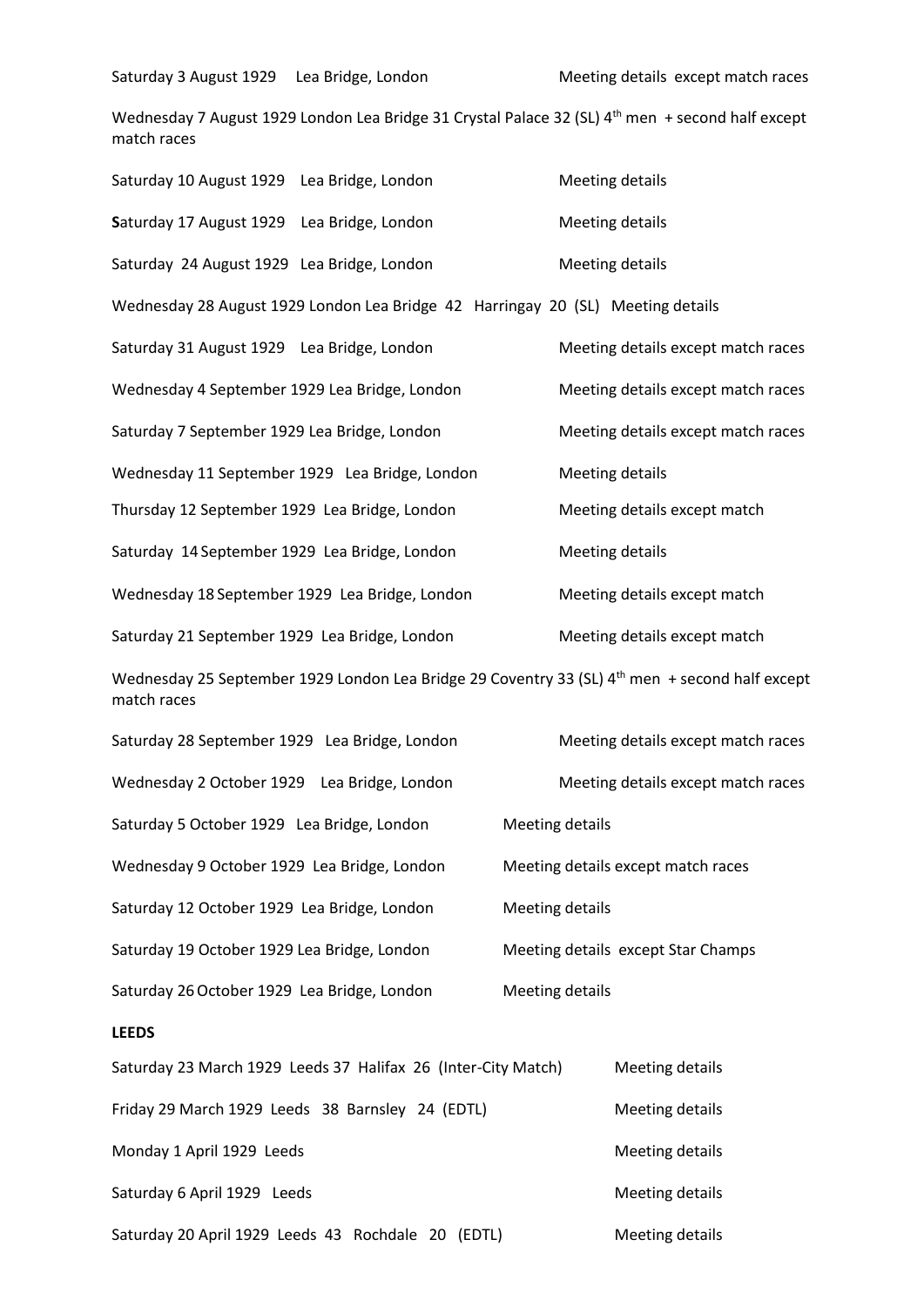Saturday 27 April 1929 Leeds Meeting details Wednesday 1 May 1929 Leeds Meeting details Saturday 4 May 1929 Leeds Meeting details except match races Saturday 11 May 1929 Leeds 46 Warrington 16 (EDTL) Meeting details Tuesday 14 May 1929 Leeds Meeting details Saturday 18 May 1929 Leeds Meeting details Saturday 25 May 1929 Leeds Meeting details Wednesday 29 May 1929 Leeds Meeting details Saturday 1 June 1929 Leeds 46 Salford 16 (EDTL) Meeting details Saturday 8 June 1929 Leeds **Meeting details** Saturday 15 June 1929 Leeds 50 Leicester Stadium 13 (EDTL) Meeting details Saturday 22 June 1929 Leeds **Meeting details except Leeds Ind Chmps** Saturday 29 June 1929 Leeds 41 Middlesbrough 21 or 22 (EDTL) Meeting details Saturday 13 July 1929 Leeds **Meeting details** Meeting details Saturday 20 July 1929 Leeds 41 Newcastle 22 (EDTL) Meeting details Tuesday 6 August 1929 Leeds Meeting details Saturday 10 August 1929 Leeds Meeting details Saturday 17 August 1929 Leeds 42 Halifax 21 (EDTL) Meeting details Saturday 24 August 1929 Leeds 32 Halifax 31 (EDTL KO) Meeting details Saturday 31 August 1929 Leeds Meeting details Saturday 7 September 1929 Leeds Meeting details Saturday 14 September 1929 Leeds 45 Wembley 18 (Ch) Meeting details Saturday 21 September 1929 Leeds 36 Liverpool 27 (EDTL) Meeting details Saturday 28 September 1929 Leeds Meeting details Saturday 5 October 1929 Leeds 47 Sheffield 16 (EDTL) Meeting details Saturday 12 October 1929 Leeds 39 The Rest 23 (Ch)  $4<sup>th</sup>$  men & Times match + second half

## **LEICESTER STADIUM**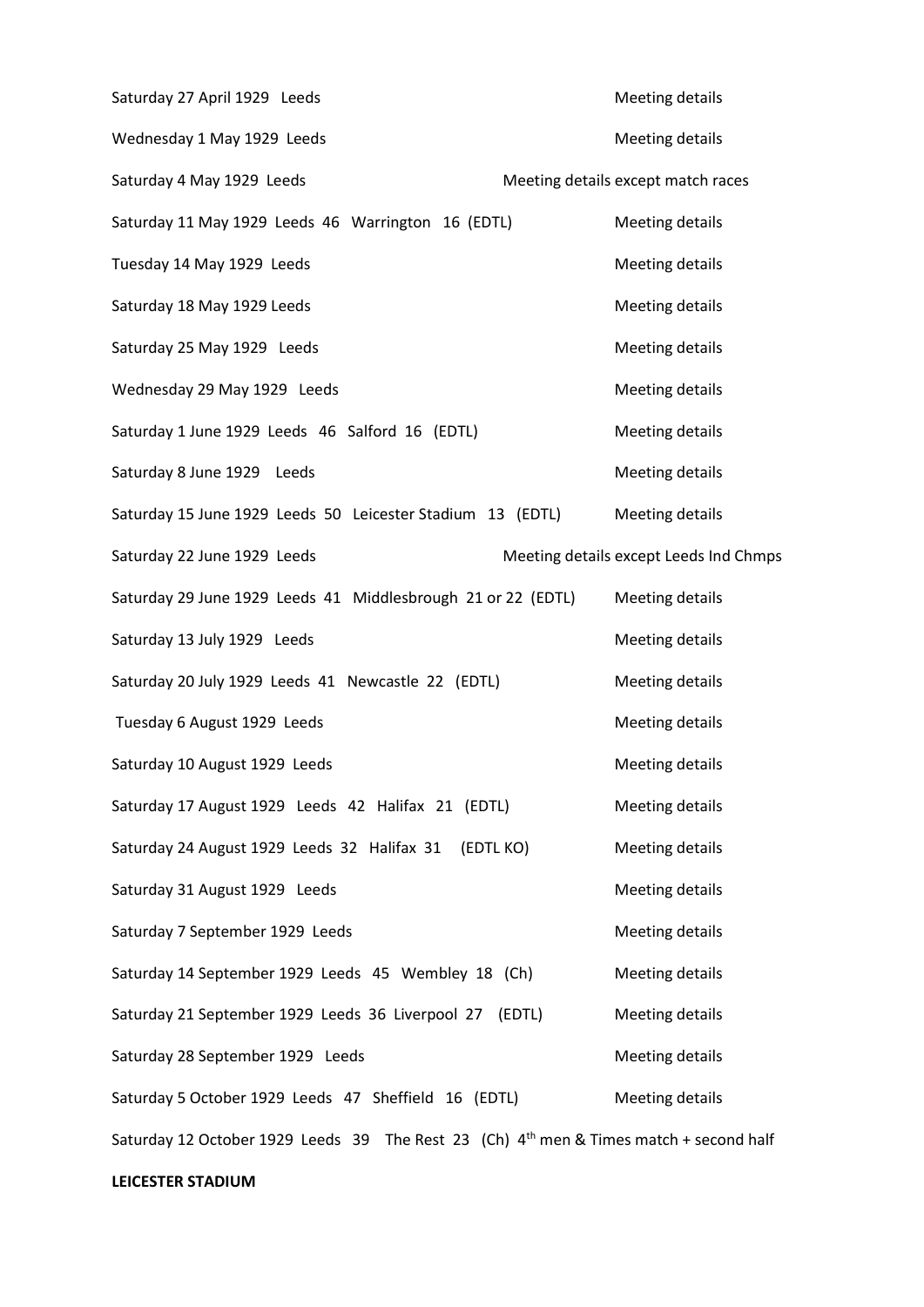| Thursday, 28 <sup>th</sup> March 1929, Stadium, Leicester                                                                       | Details of all but race winners        |
|---------------------------------------------------------------------------------------------------------------------------------|----------------------------------------|
| Thursday, 4 <sup>th</sup> April 1929, Stadium, Leicester                                                                        | Details of all but race winners        |
| Thursday, 11 <sup>th</sup> April 1929, Stadium, Leicester                                                                       | Details of all but race winners        |
| Thursday, 18 <sup>th</sup> April 1929, Stadium, Leicester                                                                       | Details of all but race winners        |
| Thursday, 25 <sup>th</sup> April 1929, Stadium, Leicester                                                                       | Details of all but race winners        |
| Thursday, 2 <sup>nd</sup> May 1929, Stadium, Leicester Stadium 45 Leeds 17 (EDTL) second half                                   |                                        |
| Thursday, 16 <sup>th</sup> May 1929, Stadium, Leicester Stadium 43 Barnsley 20 (EDTL) 4 <sup>th</sup> menmatch + second<br>half |                                        |
| Tuesday, 21st May 1929, Stadium, Leicester Stadium 18 Coventry 10 (Ch) second half                                              |                                        |
| Thursday, 23 <sup>rd</sup> May 1929, Stadium, Leicester Stadium 28 Halifax 34 (EDTL) THt3 + second half                         |                                        |
| Thursday, 30 <sup>th</sup> May 1929, Stadium, Leicester                                                                         | Meeting details apart from match races |
| Thursday, 6 <sup>th</sup> June 1929, Stadium, Leicester                                                                         | Meeting details apart from match races |
| Thursday, 13 <sup>th</sup> June 1929, Stadium, Leicester                                                                        | Meeting details apart from match races |
| Thursday, 20 <sup>th</sup> June 1929, Stadium Leicester Stadium 25 Newcastle 35 (EDTL) second half except MRs                   |                                        |
| Monday, 24 <sup>th</sup> June 1929 Stadium, Leicester                                                                           | Meeting details apart from match races |
| Thursday, 27 <sup>th</sup> June 1929 Stadium, Leicester Stadium 41 Sheffield 21 (EDTL) second half except MRs                   |                                        |
| Thursday, 4 <sup>th</sup> July 1929, Stadium, Leicester Stadium 34 Preston 29 (EDTL) second half except MRs                     |                                        |
| Thursday, 11 <sup>th</sup> July 1929, Stadium Leicester Stadium 23 Bristol 4 (Ch) second half                                   |                                        |
| Thursday, 18 <sup>th</sup> July 1929, Stadium Leicester Stadium 33 Salford 29 (EDTL) Meeting details                            |                                        |
| Thursday, 25 <sup>th</sup> July 1929, Stadium Leicester Stadium 31 Warrington 31 (EDTL) Meeting details                         |                                        |
| Thursday, 1st August 1929, Stadium Leicester Stadium 44 Liverpool 19 (EDTL) Meeting details                                     |                                        |
| Thursday, 8 <sup>th</sup> August 1929, Stadium, Leicester                                                                       | Meeting details apart from match races |
| Thursday, 15 <sup>th</sup> August 1929, Stadium Leicester Stadium 38 Middlesbrough 25 (EDTL) Meeting details                    |                                        |
| Thursday, 22 <sup>nd</sup> August 1929, Stadium Leicester Stadium 34 Leicester Super 27 (EDTLKO) Match times<br>+ second half   |                                        |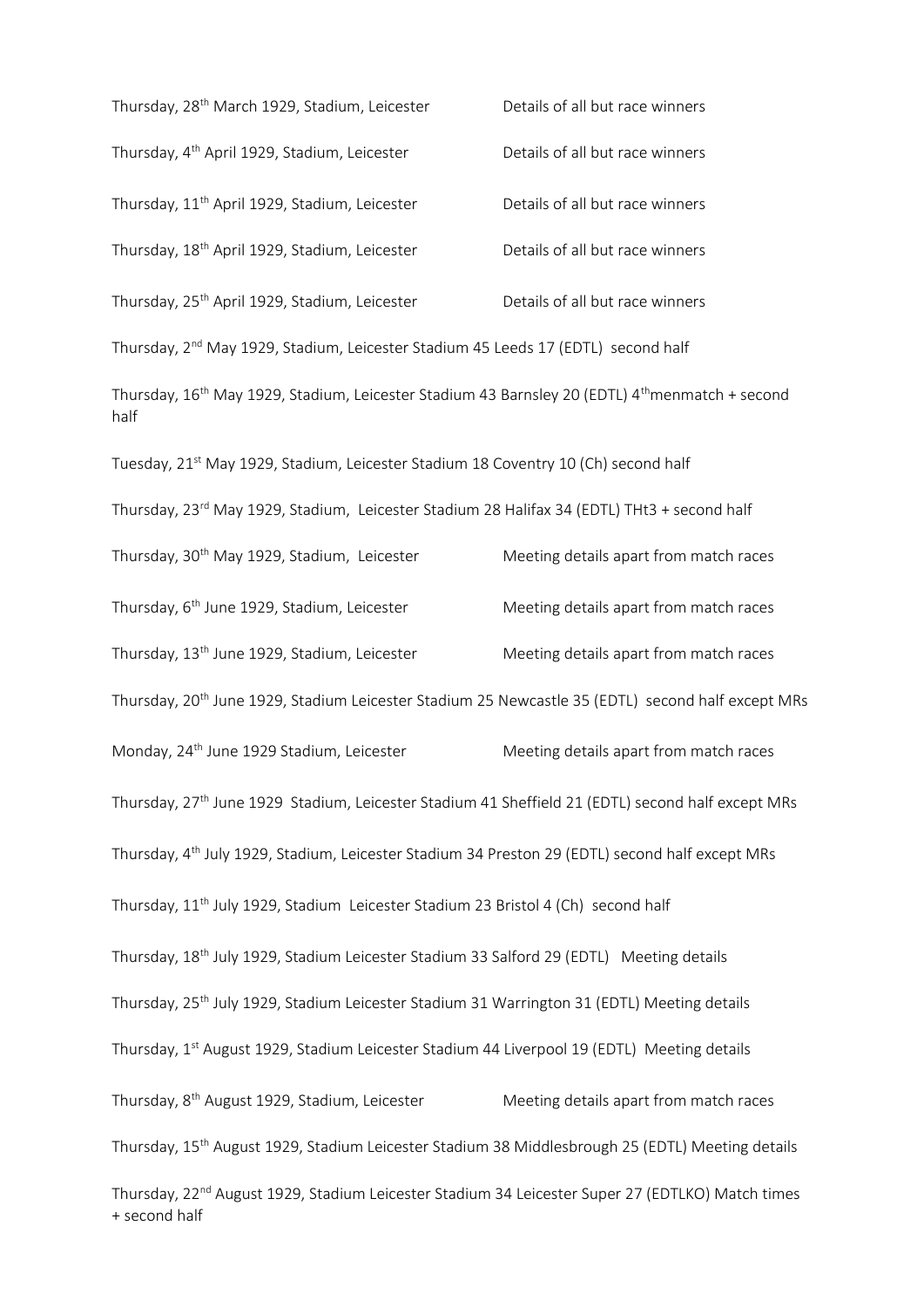| Thursday, 29 <sup>th</sup> August 1929, Stadium Leicester Stadium 34 Manchester WC 29 (EDTL) Meeting details                            |                                        |  |  |
|-----------------------------------------------------------------------------------------------------------------------------------------|----------------------------------------|--|--|
| Thursday, 5 <sup>th</sup> September 1929, Stadium Leicester                                                                             | Meeting details apart from match races |  |  |
| Thursday, 12 <sup>th</sup> September 1929, Stadium Leicester                                                                            | Meeting details apart from match races |  |  |
| Thursday, 19 <sup>th</sup> September 1929, Stadium Leicester Stadium 35 Rochdale 27 (EDTLKO) 4 <sup>th</sup> men match +<br>second half |                                        |  |  |
| Thursday, 26 <sup>th</sup> September 1929, Stadium Leicester Stadium 22 Leicester Super 14 (Ch) 3 & 4 men<br>match + second half        |                                        |  |  |
| Thursday 3 October 1929 Stadium Leicester Stadium 39 Preston 24 (EDTKO) 4th men match + second<br>half                                  |                                        |  |  |
| Thursday, 10 <sup>th</sup> October 1929, Stadium Leicester Meeting details                                                              |                                        |  |  |
| Thursday, 17 <sup>th</sup> October 1929, Stadium Leicester Stadium 22 Coventry 20 (Ch) 3 & 4 men match +<br>second half                 |                                        |  |  |
| Monday, 28 <sup>th</sup> October 1929, Stadium Leicester                                                                                | 4 <sup>th</sup> men and times          |  |  |

## **WEMBLEY**

| Thursday 16 May 1929 Wembley                                                                            | Meeting details        |
|---------------------------------------------------------------------------------------------------------|------------------------|
| Tuesday 21 May 1929 Wembley 29 West Ham 12 (SL) $4th$ placed men + second half                          |                        |
| Thursday 23 May 1929 Wembley                                                                            | Meeting details        |
| Tuesday 28 May 1929 Wembley 16 Stamford Bridge 26 (SL) 4 <sup>th</sup> placed men & Times + second half |                        |
| Thursday 30 May 1929 Wembley                                                                            | <b>Meeting details</b> |
| Tuesday 4 June 1929 Wembley                                                                             | Second half details    |
| Thursday 6 June 1929 Wembley                                                                            | Meeting details        |
| Tuesday 11 June 1929 Wembley 9 Wales 12 [or Cardiff] (Ch)                                               | <b>Meeting details</b> |
| Thursday 13 June 1929 Wembley 18 Crystal Palace /Stamford Bridge 17 (Ch) Meeting details                |                        |
| Tuesday 18 June 1929_Wembley 30 Harringay 33 (SL) 4th placed men + second half                          |                        |
| Thursday 20 June 1929_Wembley                                                                           | Meeting details        |
| Tuesday 25 June 1929 Wembley                                                                            | Meeting details        |
| Thursday 27 June 1929 Wembley                                                                           | Meeting details        |
| Thursday 4 July 1929 Wembley 23 Crystal Palace 40 (SL) 4 <sup>th</sup> placed men + second half         |                        |